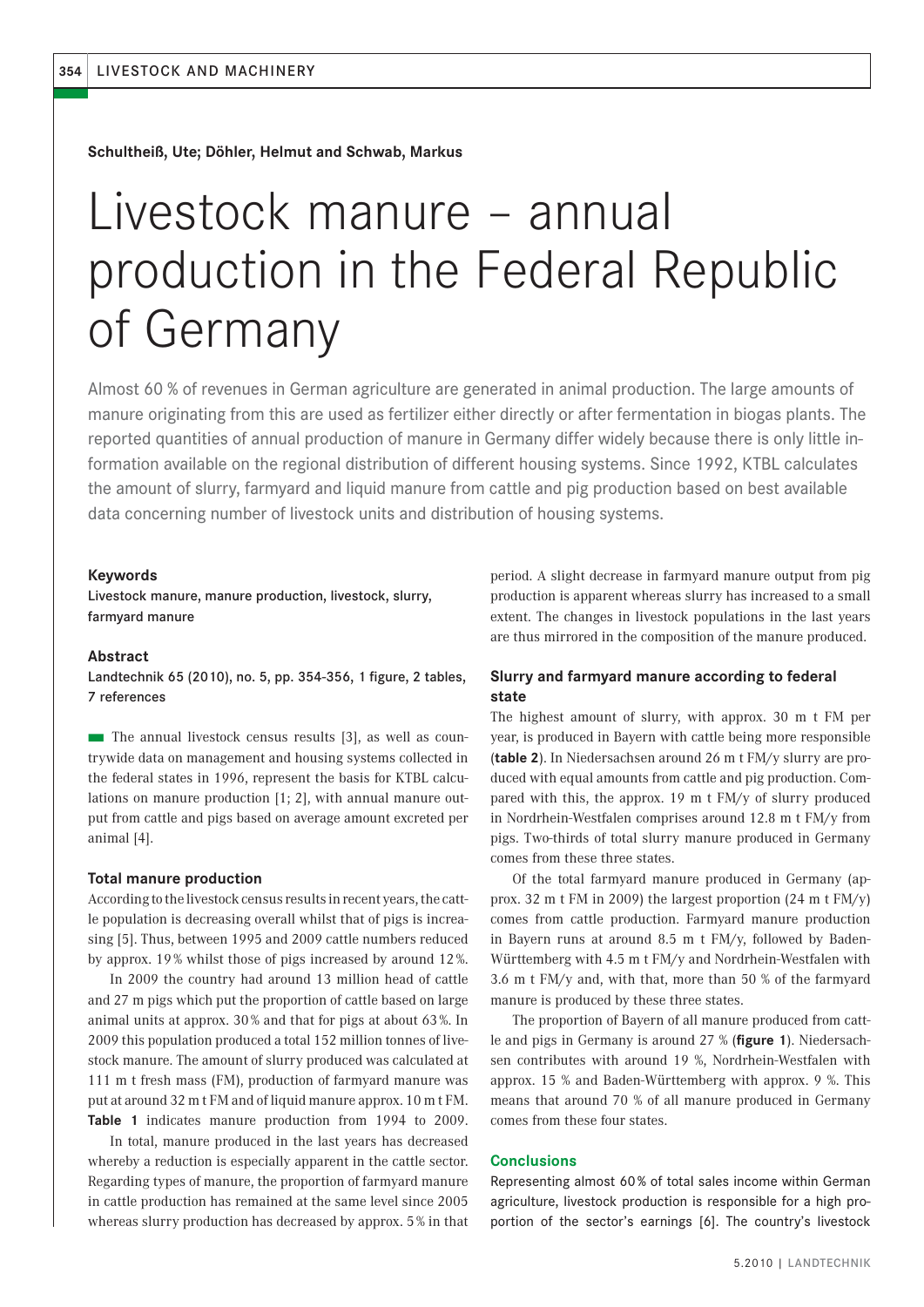## Table 1

| Year       | <b>Slurry</b> | Farmyard manure<br>(average amount of bedding material<br>$4,5$ kg/LU) | Liquid manure/urine<br>(average amount of bedding material<br>$4,5$ kg/LU) | <b>Total production</b> |  |
|------------|---------------|------------------------------------------------------------------------|----------------------------------------------------------------------------|-------------------------|--|
| 1994       | 159.3         | 44.5                                                                   | 13.6                                                                       | 217.4                   |  |
| 1995       | 156.0         | 44.1                                                                   | 13.4                                                                       | 213.5                   |  |
| 1996       | 156.0         | 44.3                                                                   | 13.5                                                                       | 213.8                   |  |
| 1997       | 155.6         | 43.9                                                                   | 13.3                                                                       | 212.8                   |  |
| 1998       | 154.3         | 43.0                                                                   | 13.2                                                                       | 210.4                   |  |
| 1999       | 151.9         | 42.1                                                                   | 12.9                                                                       | 206.9                   |  |
| 2000       | 151.9         | 42.0                                                                   | 12.9                                                                       | 206.8                   |  |
| 2001       | 150.8         | 41.3                                                                   | 12.7                                                                       | 204.8                   |  |
| 2002       | 148.1         | 40.5                                                                   | 12.5                                                                       | 201.1                   |  |
| 2003       | 146.9         | 39.7                                                                   | 12.3                                                                       | 198.9                   |  |
| 2004       | 143.1         | 38.8                                                                   | 12.0                                                                       | 193.9                   |  |
| $2005^{1}$ | 144.4         | 38.9                                                                   | 12.0                                                                       | 195.4                   |  |
| $2005^{1}$ | 113.2         | 32.9                                                                   | 9.9                                                                        | 156.1                   |  |
| 2006       | 112.3         | 32.2                                                                   | 9.8                                                                        | 154.2                   |  |
| 2007       | 112.4         | 32.2                                                                   | 9.8                                                                        | 154.4                   |  |
| 2008       | 113.2         | 32.6                                                                   | 9.8                                                                        | 155.6                   |  |
| 2009       | 110.8         | 31.8                                                                   | 9.6                                                                        | 152.2                   |  |

*Manure production [Mio. t FM/y] in housing systems for cattle and pig in Germany between 1994 and 2009*

*FM = Fresh matter, LU = Livestock unit*

1) *In 2005 the LU code was revised, therefore data are shown employing the old and the new LU code.*

manure production contains over 1 m t of nitrogen [7] which, whilst representing a high nutrient potential, could also entail a significant burden on the environment when not properly applied. With the background of legislation towards increased utilisation of organic by-products, particularly in agriculture, as precise as possible information on the actual amounts of manure being produced is required. In turn this could make it easier to estimate future capacities within the agricultural sector for utilising by-products from outside farming. To define more precisely the amounts of manure produced in the sector it will be necessary to include data on current livestock management systems, including grazing where applicable, among the information collected in the official livestock censuses.

## **Literature**

- [1] Söntgerath, B.; Döhler, H.; Kuhn, E. (1992): Wirtschaftsdüngeranfall Jährliche Anfallmengen von Wirtschaftsdüngern tierischer Herkunft in der Bundesrepublik Deutschland. Landtechnik 47 (7/8), S. 389–392
- [2] Schwab, M.; Döhler, H. (2000): Wirtschaftsdüngeranfall Entwicklung der jährlichen Anfallmengen von Wirtschaftsdüngern aus der Rinder- und Schweinehaltung in der Bundesrepublik Deutschland und deren Verteilung auf die Bundesländer. Landtechnik 55 (2), S. 189–190
- [3] BMELV (verschiedene Jahre): Viehbestände nach November-Erhebungen, http://berichte.bmelv-statistik.de/MBT-0117060-0000.xls, Zugriff am 05.07.2010
- [4] ATV (1995): Wirtschaftsdünger, Abfälle und Abwässer aus landwirtschaftlichen Betrieben, Merkblatt ATV-M 702 der Abwassertechnischen Vereinigung e. V.
- [5] BMELV (2010): Viehbestand, http://berichte.bmelv-statistik.de/ SJT-3100200-0000.pdf, Zugriff am 05.07.2010
- [6] BMELV (2010): Verkaufserlöse, http://berichte.bmelv-statistik.de/SJT-3130100-2008.pdf, Zugriff am 05.07.2010
- [7] KTBL (1999): Umweltverträgliche Gülleaufbereitung und –verwertung, KTBL-Arbeitspapier 272

#### **Authors**

.

**Dr. Ute Schultheiß** and **Dipl.-Ing. Helmut Döhler** are members of the scientific staff within the Association for Technology and Structures in Agriculture e.V. (KTBL), Bartningstraße 49, 64289 Darmstadt, E-Mail: u.schultheiss@ktbl.de

**Dipl.-Ing. Markus Schwab** is a farmer at Rheinstraße 116, 64319 Pfungstadt.



*Bavaria is the Federal State with the highest manure production in Germany*